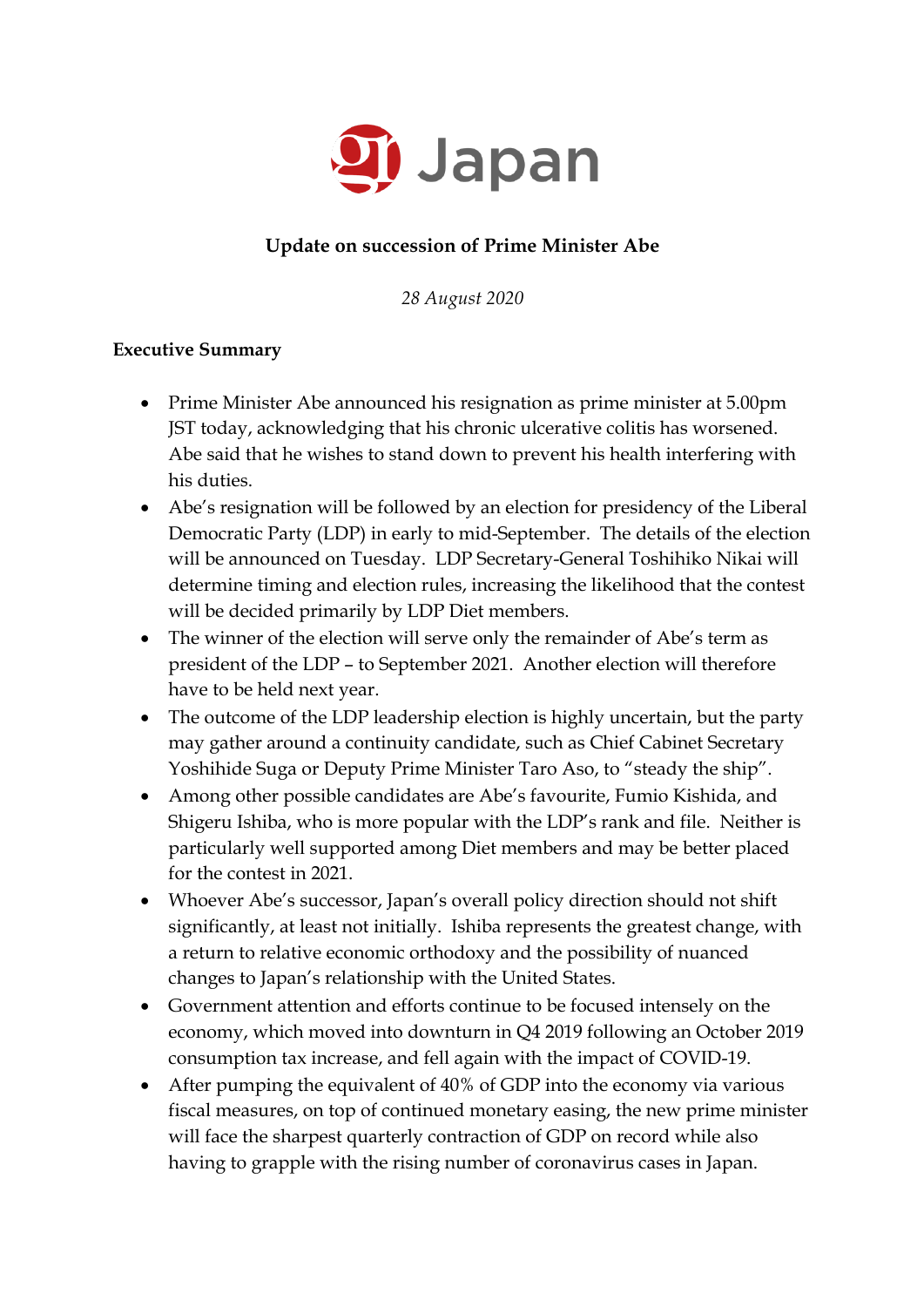While challenging, Japan has nevertheless seen the smallest fall in GDP among G7 countries.

- Even with the recent partial merger of two major opposition parties, bolstering the largest opposition party, the Constitutional Democratic Party of Japan, there is still no electorally credible alternative to the LDP.
- Despite declining approval ratings for Abe and the LDP in recent weeks, the LDP and the LDP-Komeito coalition will remain the dominant force in Japanese politics for the foreseeable future.

## **Next steps**

Following days and weeks of intense speculation about the health of Prime Minister Shinzo Abe, Abe announced his resignation at 5.00pm JST today during a regular press conference (the first "regular" press conference since June). Abe explained that he does not want his health problems to impact his work, adding that after receiving results of medical tests on Monday, he had concluded that this would be the best time to resign. He added that he will continue taking responsibility until the next prime minister is elected and said that his health should not be a problem until then.

An election for president of the LDP will therefore take place very soon, probably in early September. Crucially, the election will only be for the presidency of the LDP for the remainder of Abe's term – the 12 months to September 2021. Another election for a full three-year term of the presidency of the LDP will have to take place next year.

One of the key points to watch is whether the election will be dominated by LDP Diet members or whether rank and file members will also get a vote. This could have a decisive impact on the outcome – if it is determined predominantly by LDP Diet members, which seems likely, candidates favoured by or more closely aligned with Abe are more likely to win. This would in particular favour Suga, Aso and Kishida, over Ishiba.

The most likely outcome is that this election will be restricted to LDP Diet members plus three votes for the senior office holders from each of the LDP's 47 prefectural chapters. This will restrict the ability of the ordinary members of the party or the public to influence the outcome. In total, there would be just under 400 votes for LDP Diet members and 147 in total for the prefectures.

LDP Secretary-General Toshihiro Nikai has been given the formal mandate to determine on the format and date of the election. This further increases the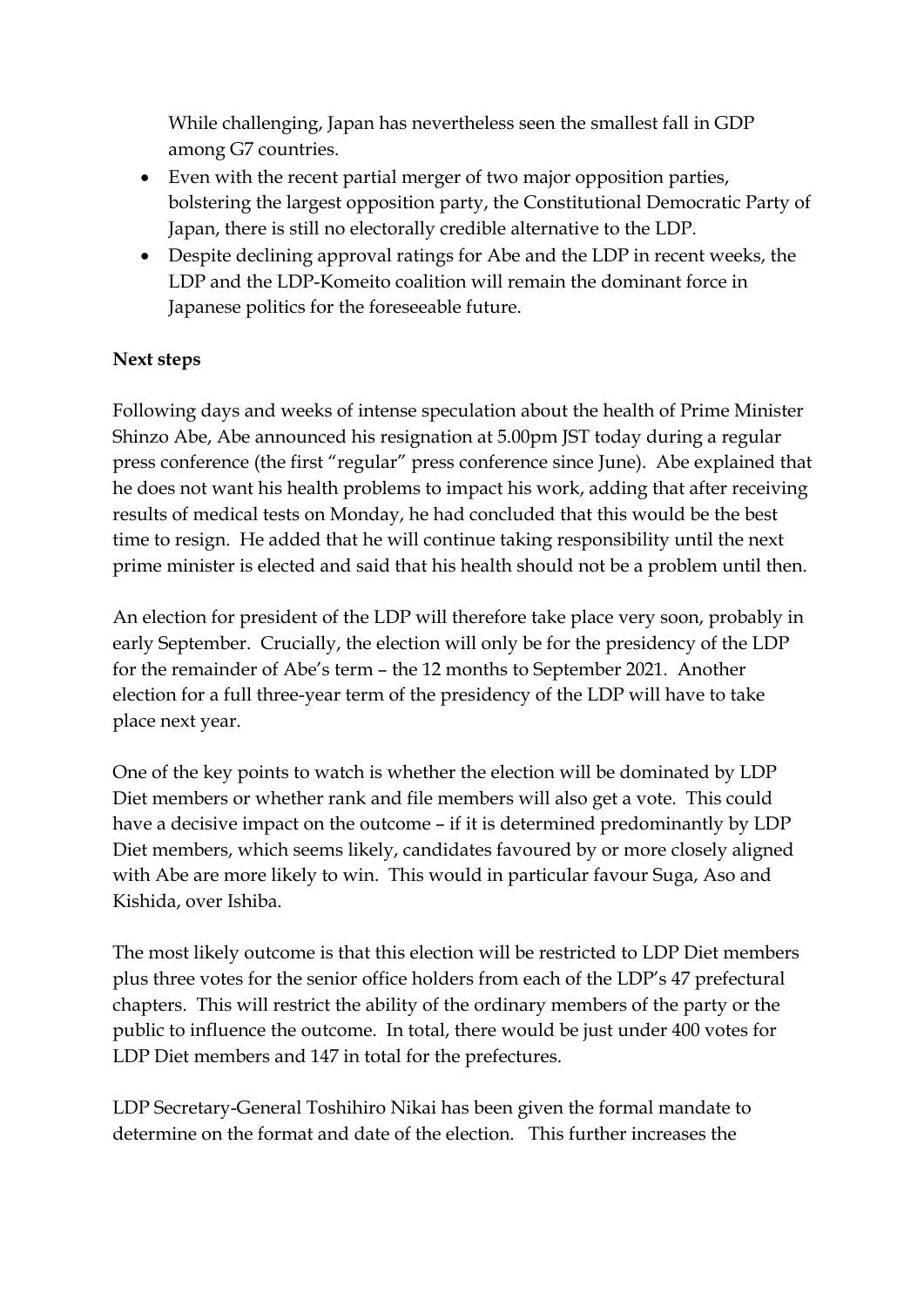likelihood that LDP Diet members will be prioritised and that the vote will not be extended to the rank and file.

Details on the format of the election will be announced by the LDP's General Affairs Council on 1 September. Hakubun Shimomura, a former Minister for Education and a prominent member of the General Affairs Council, is among LDP figures expressing the view that the new party president (and thus prime minister) should be elected at a meeting of Diet members from both Houses of the Diet plus the three representatives from each prefectural chapter.

Abe declined to name people he hoped would succeed him, saying only that the main candidates all have potential in their own way.

# **Background**

Prior to today's announcement, speculation about Abe's health had been steadily intensifying over recent days and weeks. On 16 August, when Abe was said to be visiting hospital "for a full check-up", numerous sources in the Diet whispered – correctly – that he would resign before the end of his term, and shortly after breaking the record as longest consecutively-serving prime minister. Abe broke that record, which had previously been held by his great uncle, Eisaku Sato, with his 2,799th consecutive day as Prime Minister on 24 August.

Abe returned to hospital on 24 August. Although he stayed an hour longer than planned, on returning to official duties, he released a statement saying that the visit had simply been to receive last week's test results and to conduct a further test. Speculation that Abe has been struck by a recurrence of the ulcerative colitis that truncated his first tenure as prime minister in 2007 was widespread, while Abe's allies generally described Abe's condition as a function of fatigue from working continuously since the pandemic struck.

### **Scenarios for succession**

Deputy Prime Minister and Minister of Finance Taro Aso, himself a former prime minister, and Chief Cabinet Secretary Yoshihide Suga might be encouraged to stand as "continuity candidates". They would appeal to many LDP Diet members as a way to steady the ship.

Other prominent candidates include former Minister of Foreign Affairs Fumio Kishida, now Chair of the LDP's Policy Research Council, and Shigeru Ishiba, former LDP Secretary-General, who has held many senior Cabinet posts including Minister of Defence.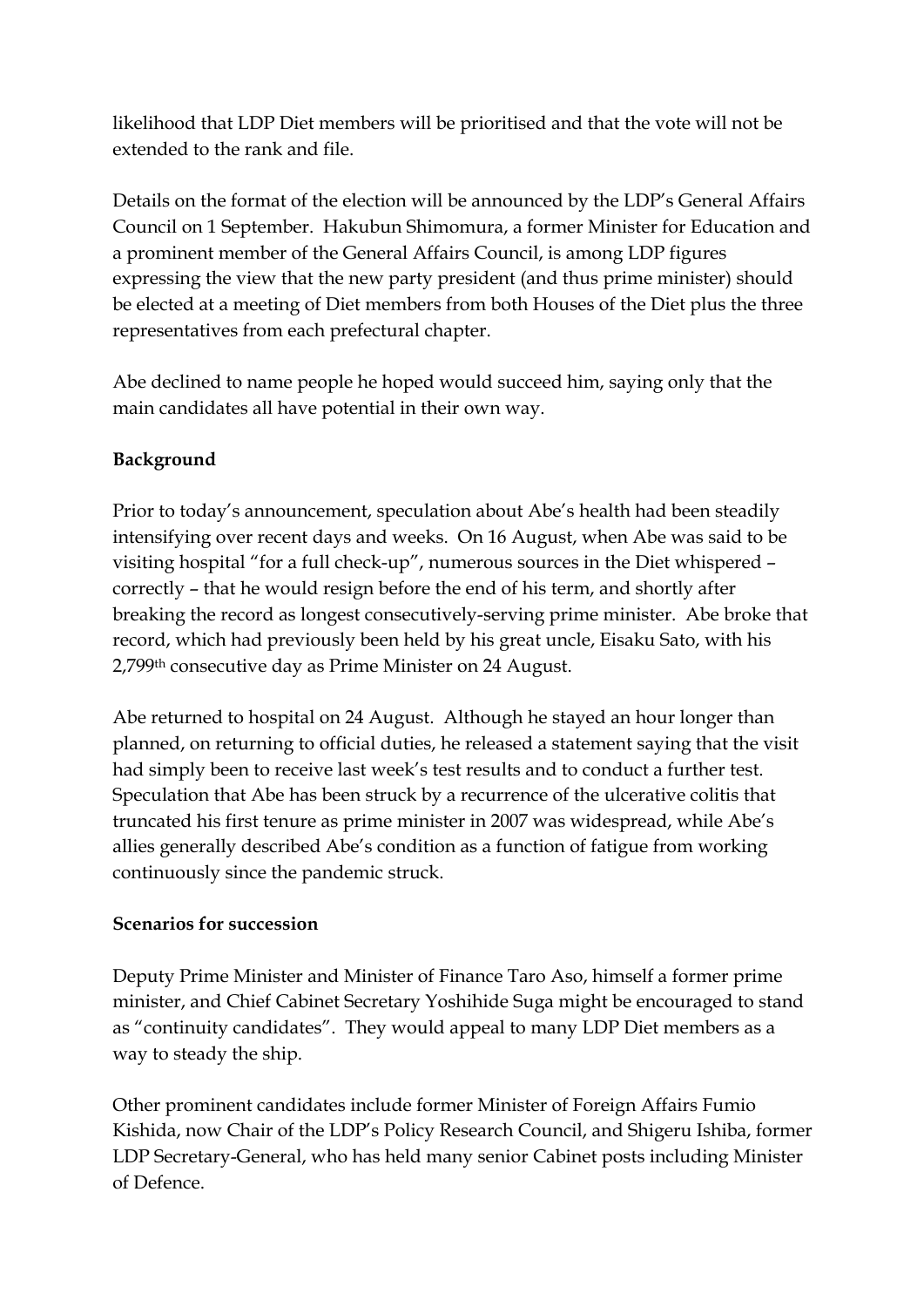The result of the LDP presidential election will depend in part on factional maths and in particular who the LDP's powerful Secretary-General Toshihiro Nikai decides to support. In practice, Nikai's preference could be the key factor in determining the next prime minister.

### *Taro Aso*

Aso is a very strong candidate for the LDP presidential election. As deputy prime minister and leader of one of the LDP's largest factions, Taro Aso would, ironically, be seen by his colleagues a safe choice, despite his history of gaffes. His previous experience as prime minister, and his steadier tenure under Abe as Deputy Prime Minister and Minister of Finance, further increase his chances. Aso understands Abe's policy directions and is another passionate advocate of constitutional amendment. Aso shares Abe's views on expansive monetary and fiscal policy and would be likely to resist tough targets for "fiscal reconstruction" while being ready to continue radical monetary and fiscal easing measures.

## *Yoshihide Suga*

Chief Cabinet Secretary Suga is perhaps the most likely successor as things currently stand. His candidacy is helped by his close relationship with Toshihiro Nikai, Secretary-General of the LDP. However, his chances have been hit by criticism of both Suga and Nikai relating to the poorly conceived and executed "Go-To Campaign" incentivising domestic tourism despite the ongoing COVID-19 pandemic. If Suga replaces Abe as prime minister, it is possible that he could soften Japan's position on China, especially considering Nikai's influence. He might continue to give a high priority to tourism-promoting policies and work to make Japan more inviting to foreign capital. Suga takes a relatively hard-line stance towards South Korea and Russia on territorial issues. He has repeatedly stated that he is not interested in becoming prime minister, but would stand a good chance of being elected if he agrees to stand, especially if the election is restricted to LDP Diet members. A Suga premiership would be seen more as a caretaker government until September next year when full LDP elections will be held. The message of continuity would be very strong.

# *Fumio Kishida*

Kishida, a former foreign minister in the Abe government, has been strongly favoured by Abe, who positioned him in the LDP Policy Research Council job as a way to broaden and deepen his understanding of the kind of policy issues confronting a prime minister. Abe has offered Kishida advice on both substance and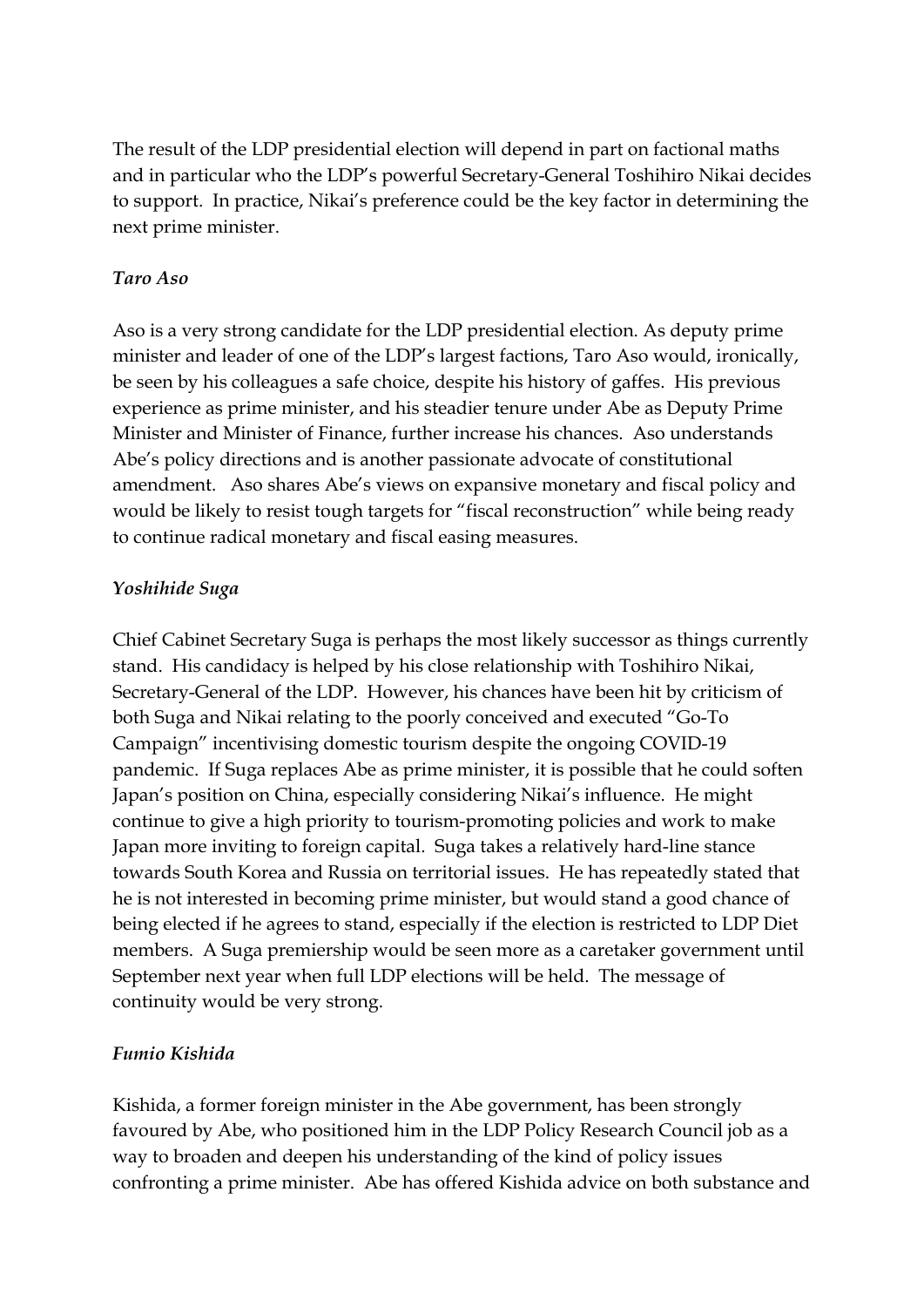management style in the new role in the wake of some criticisms. However, Kishida's image has suffered from his handling of the COVID-19 situation, with criticism particularly focused on the lack of clear and effective recovery plans. Since Kishida himself does not have strong policy positions, if he becomes prime minister, he would be expected to continue the trends of the Abe administration. He recently unveiled "from division to cooperation" as a key message of his administration and explained that for domestic affairs this translates into "correcting inequalities" and "emphasising local distribution (of resources)". In foreign affairs he has said that he will embark on a course of "international cooperation." Some of his colleagues see Kishida as not ready for the premiership and even his supporters might welcome a solution with an interim LDP president/prime minister until next year. This would give Kishida and his backers more time to launch him as a stronger candidate. Having been seen for a long time as Abe's preferred candidate, it was noted in Nagatacho that Abe's press conference took place while Kishida was out of town. This may be an indication that he is not currently seen as the preferred candidate, as it would have been usual to have Kishida there if the plan was for him to take over immediately.

#### *Shigeru Ishiba*

Ishiba, a former Minister of Defence, has run against Abe for leadership of the party in prior election cycles and is one of few in the party who has clearly positioned himself as a rival to Abe. He is backed by a significant number of the LDP rank and file members but has less support among Diet members. His strong suit and primary interests are foreign policy and defence – where he has some divergent views from Abe. Given the economic impact of the pandemic, party members may look to someone with stronger background in economic policy. An Ishiba administration would likely be committed to regional development and domestic affairs, however. Ishiba opposes Prime Minister Abe on the issue of constitutional revision, so under Ishiba the Commission on the Constitution may have to start from scratch. Although he is seen as an expert in national security, he has little experience with diplomacy. Some of his past statements suggest that he could diverge from the subordinate pro-American stance of the Abe administration. Crucially, Ishiba stands little chance of being elected if the election is restricted to LDP Diet members only. One possible scenario, therefore, is that he does not put his hat in the ring now, but waits instead for a full campaign for the election next year.

#### *Yasutoshi Nishimura*

Nishimura, Minister of State for Economic and Fiscal Policy, who is in charge of the government's coronavirus response, is another, relatively new contender. As a new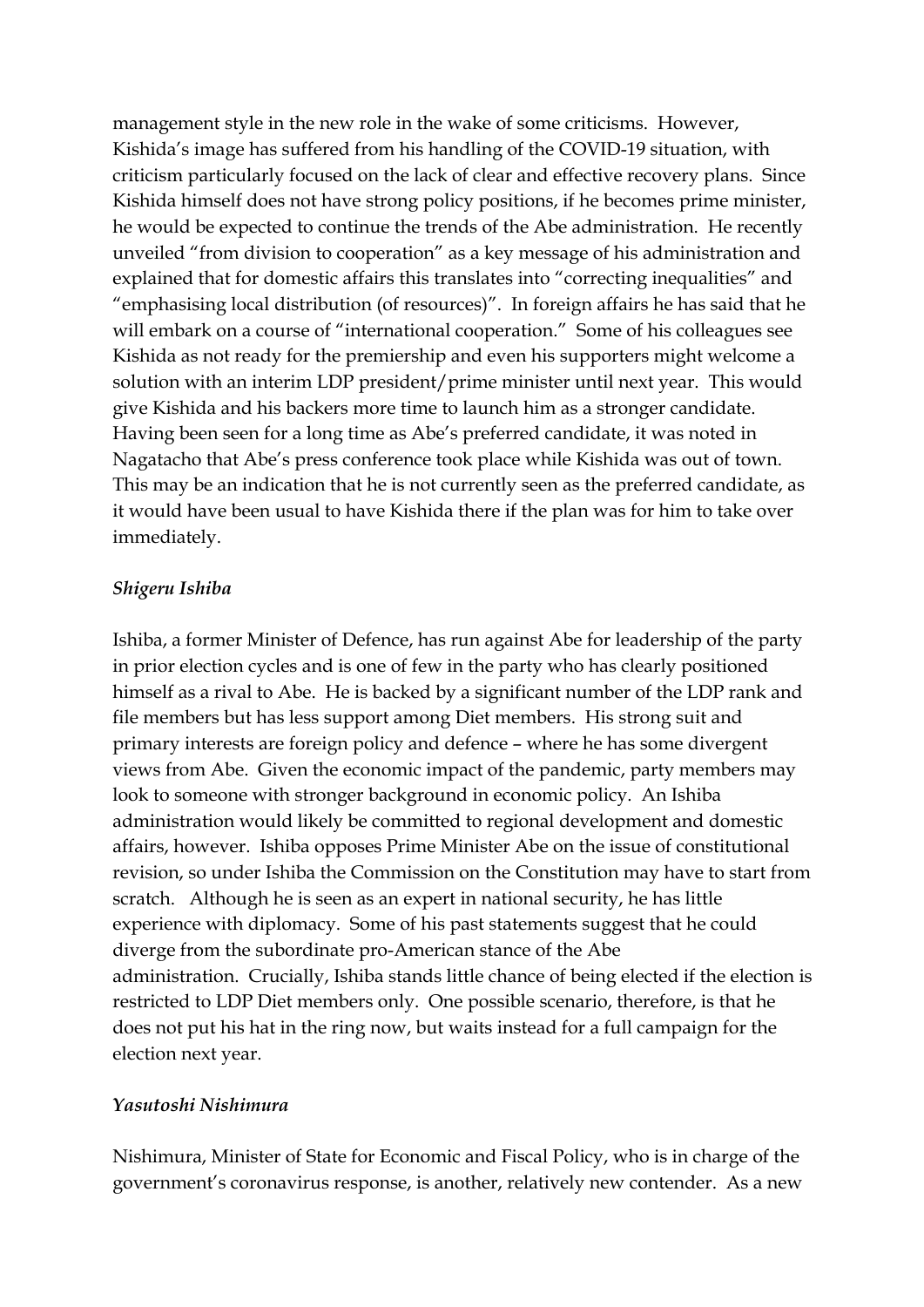candidate, he would need to move quickly to increase his visibility if he is to be successful this time and it is more likely that he will hold back for now. Within the LDP's Hosoda Faction, members such as Hakubun Shimomura, former Minister of Education, and Tomomi Inada, former Minister of Defence, have also been showing interest in the next leadership election. However, due to their limited impact, young Diet members in the faction are moving to support Nishimura. Nishimura's plan may be to remain as a minister for now, but to position himself for a future run – either next year or in 2024. If Nishimura were to become prime minister, the influence of the Ministry of Economy, Trade and Industry (METI) would be likely to strengthen beyond even the influence it attained during Abe's administration.

# **Abe's legacy**

Despite being the longest-serving Japanese prime minister in history, Abe leaves behind an ambiguous legacy. Many of the gains achieved under the three-pronged "Abenomics" plan have been unwound by the COVID-19 pandemic, capped by a record 27.8% annualised decline in GDP in Q2 2020. Even before the pandemic, targets for wages and inflation were far from being met, and the economy went into downturn in Q4 2019 quarter following the hike in consumption tax from 8% to 10% in October 2019.

Despite his achievements in national security legislation, in foreign policy, Abe has not achieved his goal of agreement with Russia to return the Northern Territories, to say nothing of his most cherished policy goal: amending the Constitution.

Containing COVID-19 remains critical to another major Abe goal – executing a successful summer Olympic Games in July and August 2021, after postponement from August of this year. It is still highly uncertain whether the Games can be held as planned, but it is something Abe will want as part of his legacy, even now, after the major efforts and capital expended.

In short, Abe had compelling reasons, both personal and political, to serve out his term, but his health has deteriorated to the point where that was no longer a possibility. His successors will not have an easy job – they will have to fight the pandemic, while facing also stubborn challenges in foreign policy and public finance. Whoever takes the wheel after Abe's resignation will have a big job to do.

#### **Political schedule**

Some key dates in the political calendar: